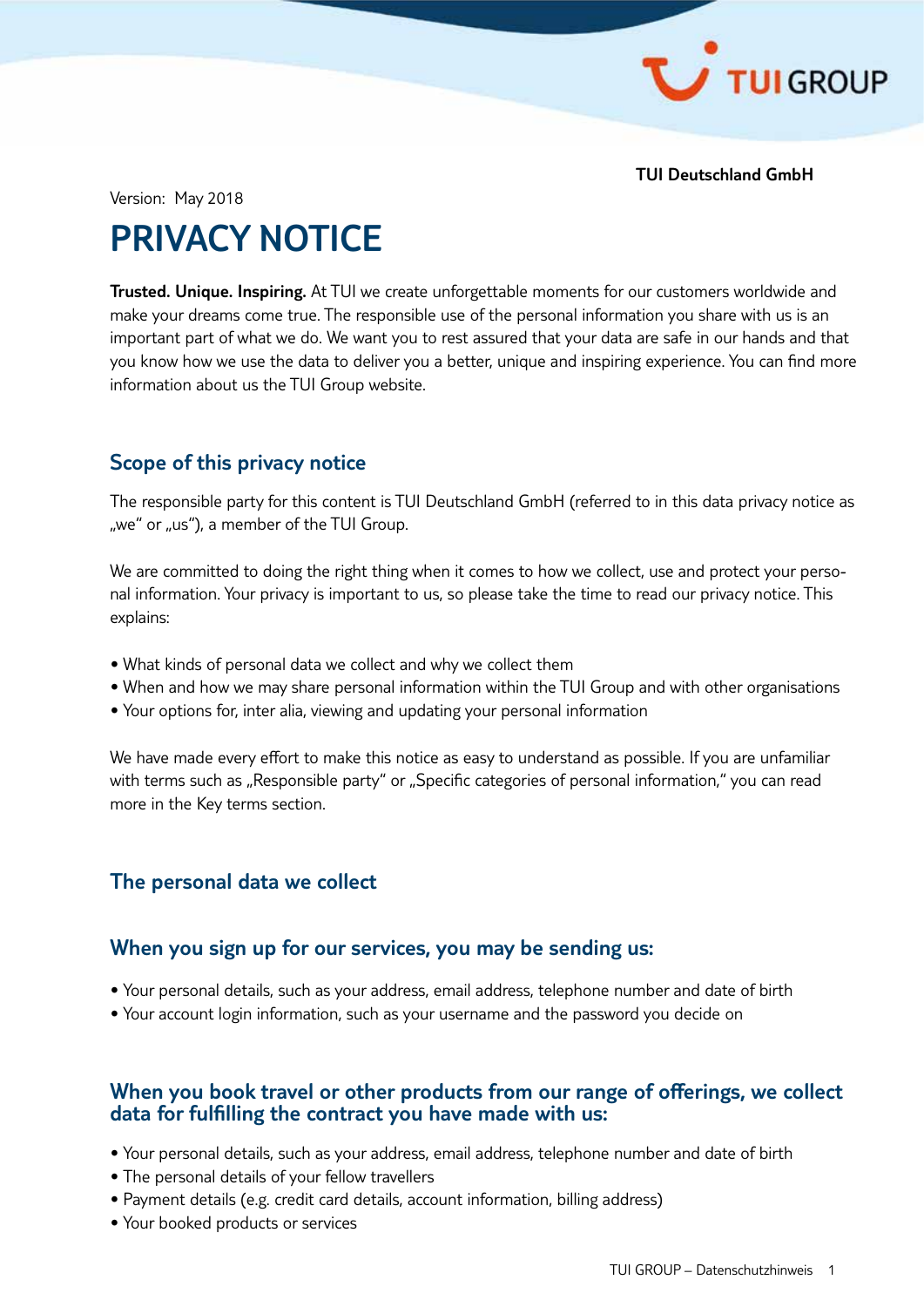# **When you browse our websites or use our mobile apps, we may collect:**

- Your travel preferences
- Information about your browsing activity on our websites and mobile apps
- Information about when you click on any of our advertisements, including those shown on websites of other organisations
- Information about the way you access our digital services, including operating system, IP address, online identification and browser details
- Your social preferences, interests and activities

# **When you buy our products in our stores or online, we may collect:**

- Information about the traveller, passport details, other identification information
- Insurance data
- Relevant medical data as well as any special dietary requirements or other requirements for religious reasons or reasons of physical impairment
- Information about your purchases, e.g. what you bought, when and where you bought it, how you paid, and credit or other payment information
- Information about your browsing activity on our websites and mobile apps
- Information about when you click on any of our advertisements, including those shown on websites of other organisations
- Information about the way you access our digital services, including operating system, IP address, online identification and browser details
- Your social preferences, interests and activities

## **When you contact us or we contact you or if you participate in advertising campaigns, promotions, competitions, surveys about our services, we may collect:**

- Personal information you provide when you contact us, including by email, post and telephone or through social media, such as your name, username, and your contact information
- Details about emails and other digital communications that we send to you and that you open, including any links contained therein that you click
- Your responses and contributions to customer surveys

# **If you apply for the post of entertainer, we may collect the following informa- tion:**

- Personal details you submit to us in the contact form (family, name, first name, email address, telephone number), the department you are applying to.
- In the subsequent application process, any additional information such as resume, cover letter, emails, videos etc. may be saved.
- Basically, TUI only forwards your data to other companies of the TUI Group if you have applied via one of our websites (these include TUI Deutschland GmbH, TUI Austria, TUI MAGIC LIFE and TUI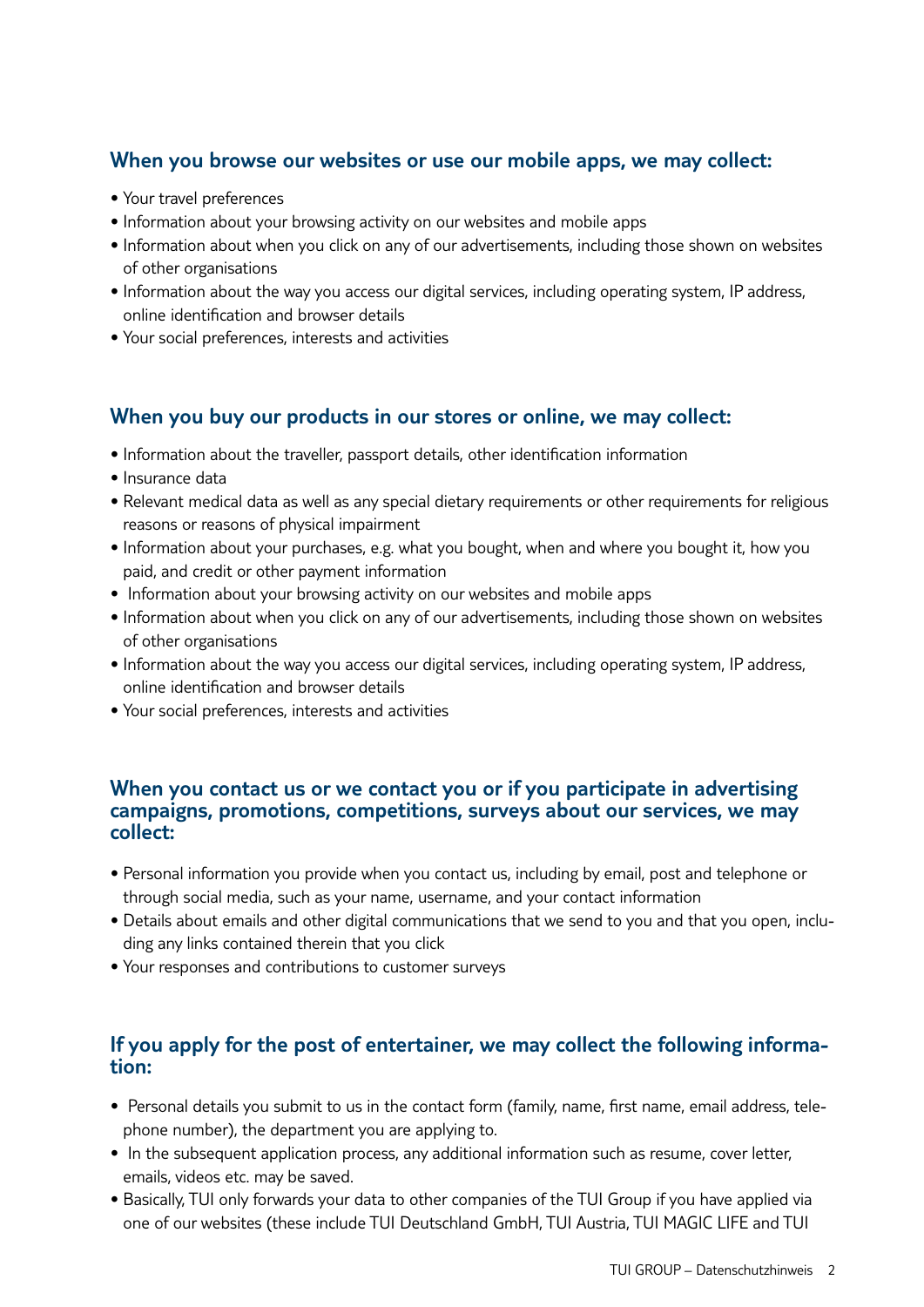Service AG as well as the respective club for you have applied).

• Depending on the location of the desired club, data may be transferred to a country outside the EEA and may be subject to a comparatively lower level of data protection. In this case, we provide appropriate guarantees such as the use of standard privacy clauses.

# **Other sources of personal information**

- We may use personal information from other sources, such as, from companies providing information and data, trading partners and public registers.
- Your insurance company and its agents as well as medical employees may exchange relevant personal information and special categories of personal information with us in circumstances where we must act on your behalf or in the interests of other customers or in an emergency.
- When you log in with your social networking credentials to interact with our platforms and online services, such as using your Facebook, Google+ or Twitter accounts, you are consenting to share your user information with us, for example, your name, your email address, your date of birth, your location and other information.
- We may use surveillance camera recordings and records of IP address and browser data collected in or near our shops, business premises, other buildings and cruise ships.

# **Personal information about other persons you submit to us**

- We use personally identifiable information you provide about others, such as additional information on your booking.
- When submitting personal information on other people you must be sure that they agree and that you may submit their data. If necessary, you should also ensure that these people know how we could use their personal information.

# **The use of your personal details**

We use your personal information in a variety of ways, as explained below.

# **To deliver the products and services you request**

We need to process your personal information so that we can manage your account or booking, provide you with the products and services you need, and assist you with orders and any refunds you may require.

# **To manage and improve our products, services and day-to-day operations**

We use personal information to manage and improve our products, websites, mobile apps, loyalty and customer management programmes as well as other services.

To protect your personal information and to detect and prevent fraud, other crimes and the misuse of services we monitor how our services are used. This helps us ensure that you can safely use our services.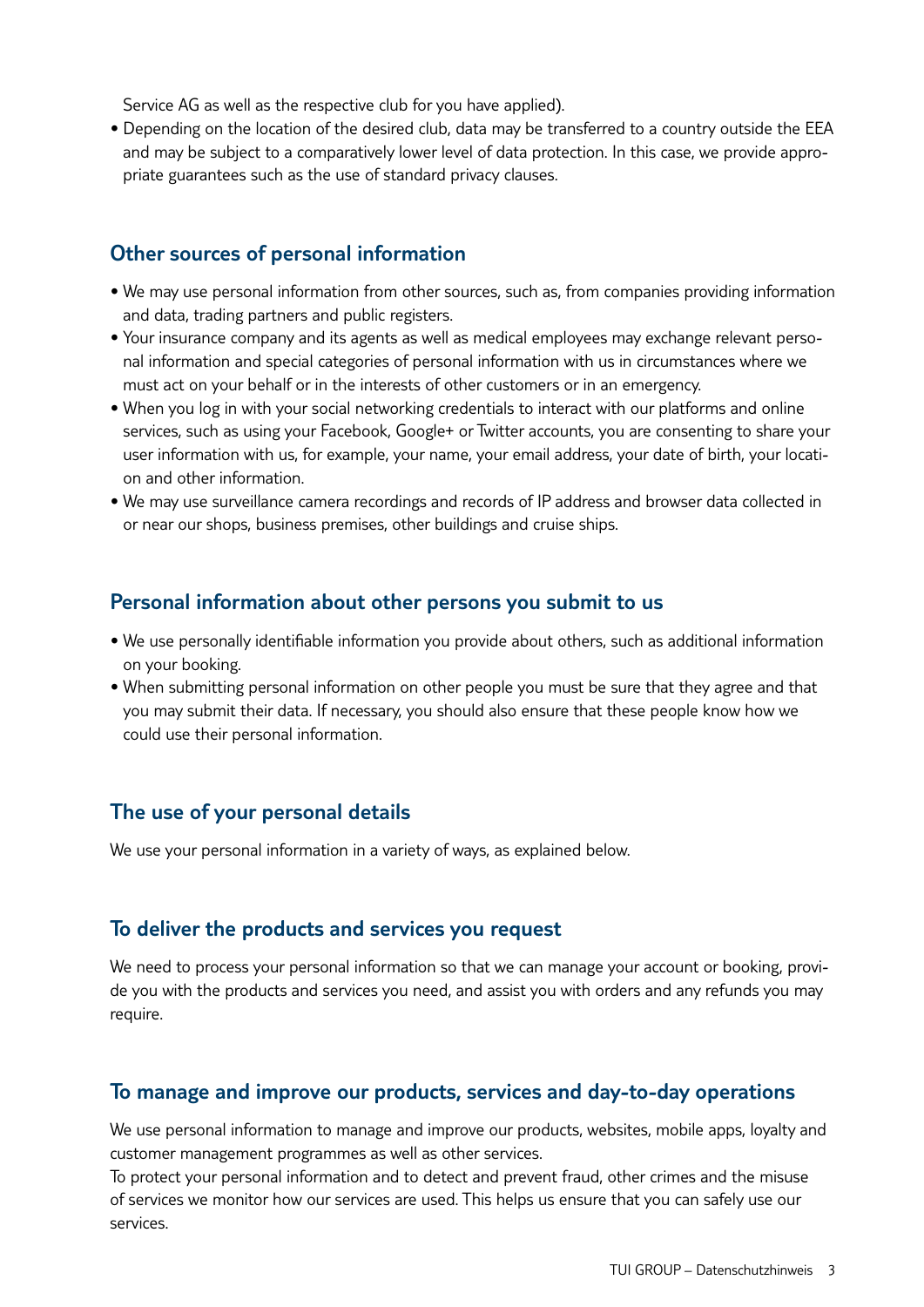We may use personal information to respond to and manage security incidents, disruptions or other similar occurrences. These may, inter alia, be medical or insurance-related in nature.

We may use personal information to conduct market research and internal development, as well as develop and improve our product range, services, shops and IT systems, security, know-how and methods of communication with you.

We use surveillance camera records to maintain the safety of anyone working or visiting our stores, business premises, and other buildings, as well as to detect, prevent, and prosecute offences. We may also rely on the images to exercise and defend our legal rights.

# **To contact and interact with you**

We want to better serve you as a customer. So if you contact us, for example, by email, mail, telephone or social media, we may use personal information on you to understand and address your concerns as quickly as possible.

We have to process your personal information in order to manage advertising campaigns, promotions and competitions you choose to participate in. These include those that we organise together with our suppliers and trading partners, for example, if you win a prize.

Sometimes we may wish to invite you to participate in customer surveys and other market research activities performed by the TUI Group and other organisations for your benefit.

To help us better understand you as a customer and provide you with services and marketing communications (including online advertising tailored to your interests), we may collect the personal information we obtain when you make purchases in a store and combine them with personal information collected through our web pages, mobile apps, and other sources.

We do not sell your personal data to third parties.

## **Marketing measures with your consent**

From time to time we may wish to send you offers and news about our products and services in various ways, such as by email, by Messenger or by phone. Also, we may wish to send you information about products and services of other companies that we believe could be of interest to you. We will only do so if you have previously agreed to receive such marketing communications.

When you book or sign up with us, we ask you if and through which channel you would like to receive marketing communications.

We also ask you if you would like to receive marketing communications from other companies in the TUI Group and if we may pass the data on to the companies in the TUI Group.

We re-verify your contact information provided to us online. To do so we ask you, for example when registering for email marketing, to confirm the information using the double opt-in procedure. This means that we will not send you email marketing communications until you activate the link sent. A similar procedure is used for advertising via SMS or Messenger.

You may revoke your consent to marketing communications at any time, online, over the phone, or using a link that activates your cancellation of a subscription, for example, for newsletters in our marketing emails, or by using the STOP option in the speed dial number in our marketing SMS or by writing to us (e.g. by email to Datenschutz@tui.de).). You may withdraw your consent in whole or in part. If you no longer wish to receive advertisements for a specific channel (e.g. telephone), you can notify us, and you can issue a revocation for all granted consents for marketing purposes. You can also separately revoke a separate consent to marketing communications by companies in the TUI Group. Of course, the choice is entirely up to you. If you tell us that you do not want to receive marketing information,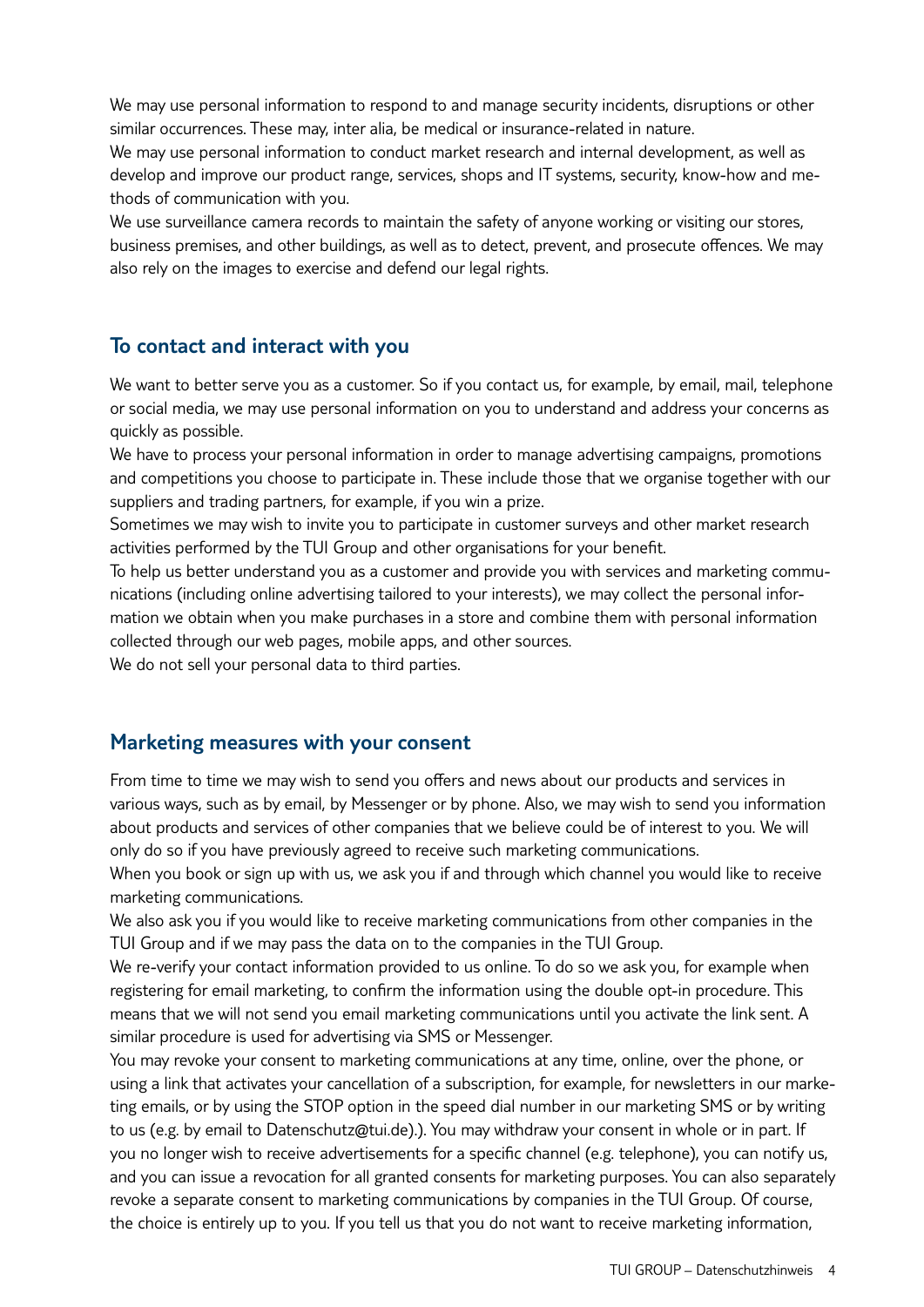you will be missing out on great offers and deals.

However, you might still receive service-related communications from us. For example, confirmation of bookings you make with us and important information about the use of our products and services.

# **Product recommendations by email**

As a customer of TUI Deutschland GmbH you will receive regular product recommendations from us by email. You will receive these product recommendations regardless of whether you have subscribed to a newsletter or consented to email marketing communications or not. In this way we want, on the basis of your recent purchases from us, to provide you with information about products from our offering that you may be interested in. We comply strictly with all legal requirements. If you no longer wish to receive product recommendations by email from us, you can cancel this at any time. A message in writing to **Datenschutz@tui.de** (e.g. by email, fax, letter) is sufficient. Of course, you will also find an unsubscribe link in every email.

# **To personalise your experience**

We want to ensure that marketing communications (including online advertising) related to our products and services as well as those of our suppliers, trading partners and the TUI Group are tailored to your interests.

We use the personally identifiable information you provide to better understand your interests so that we can try to predict which other products, services and information you might be most interested in. This allows us to tailor our communications to make them more relevant to you. We use existing information such as email receipt and read confirmation, computer and Internet connection information, operating system and platform, your order history, your service history, the date and time you visited the homepage, products that you viewed. We use this information exclusively in a pseudonymised form. This analysis and evaluation of the data help us to better understand you as a customer and allows us to offer you personalised offers and services. Our goal is to make our advertising more useful and interesting for you, in other words, offer you products and services that best meet your needs as a customer.

If you do not wish to receive a personalised service, for example, if you do not wish to receive a personalised newsletter from us, you can cancel personalised advertising any time you wish, e.g. over the phone, in writing or by email (e.g. to Datenschutz@tui.de). In this case, you will continue to receive non-personalised standard advertising. You can of course also cancel/revoke your consent to our marketing communications as a whole at any time. We will update your information as soon as possible.

# **Market research**

We highly value your opinion. To improve our products and services we may contact you for market research purposes. You always have the choice as to whether to participate in our market research or not.

# **Sharing personal information with suppliers and trading partners**

To provide you with the products and services you require we have to share personal information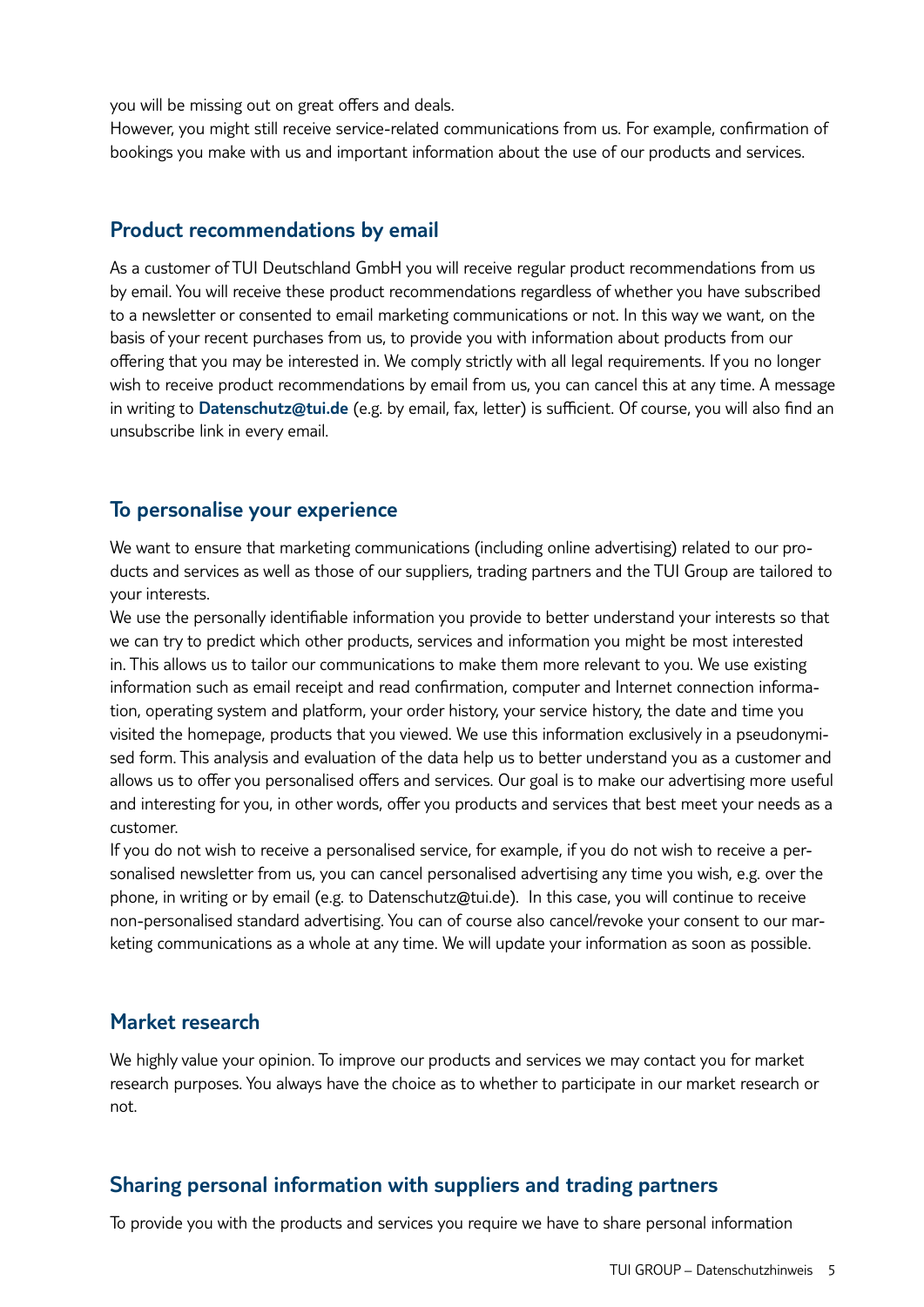about your booked travel services with providers, including airlines, hotels and transport companies. We also work with carefully selected providers who perform specific functions for you. For example, with companies that help us with IT services, data storage and linking, marketing, market research, payment processing and the provision of products and services.

We may need to share personal information to safeguard or defend our legal rights; this includes the transfer of personal data to third parties in order, e.g. to prevent fraud and reduce the risk of default. When we share personal information with other organisations we require them to keep the information secure. They may not use your personal information for their own marketing purposes.

We only share the minimum amount of personal information necessary that enables our suppliers and trading partners to provide their services to you and us.

# **Sharing personal information with government agencies**

To be able to travel it is sometimes mandatory (required by law in the country of departure and/or in the destination country) to disclose and process your personal information for immigration, border control, security and counter-terrorism purposes, or any other purpose we deem reasonable. Some countries only issue travel authorisation if you provide enhanced passenger information (for example, Caricom APIS data and US Secure Flight Data). These requirements may vary depending on your destination and we recommend that you check this on a case-by-case basis. Even if it is not mandatory, we are happy to assist you.

We may share the necessary minimum amount of personal information with other authorities if the law requires us to do so or if we are legally permitted to do so.

Back to the beginning of the section

# **Sharing personal data within the TUI Group**

With the exception of services with their own privacy notices that do not refer to this privacy notice our privacy notice applies to all services offered by the TUI Group. We may share the necessary minimum amount of personally identifiable information with other TUI Group companies, for example, to provide the products and services you request, manage and improve our products, services and day-to-day operations; if necessary, personalise your travel experience, contact you and interact with you and, if permitted and appropriate, for marketing or market research purposes.

We may also share personal information with other companies if there are contractual agreements with them. In such cases we dispose of or transfer our services or our rights and obligations we may have with you under a contractual agreement. If such transfer or disposal occurs, the company receiving your personal information may use your information in accordance with this privacy notice.

## **Protecting your personal data**

We know how important it is to protect and manage your personal information. We take appropriate security measures to help protect your personal information from accidental loss and unauthorised access, use, alteration and disclosure.

However, the security of your data also depends on you. For example, if we have given you a password to access certain services or you have chosen one, you are responsible for keeping this password secret.

The personal data we collect from you may possibly be transferred to and stored in a country outside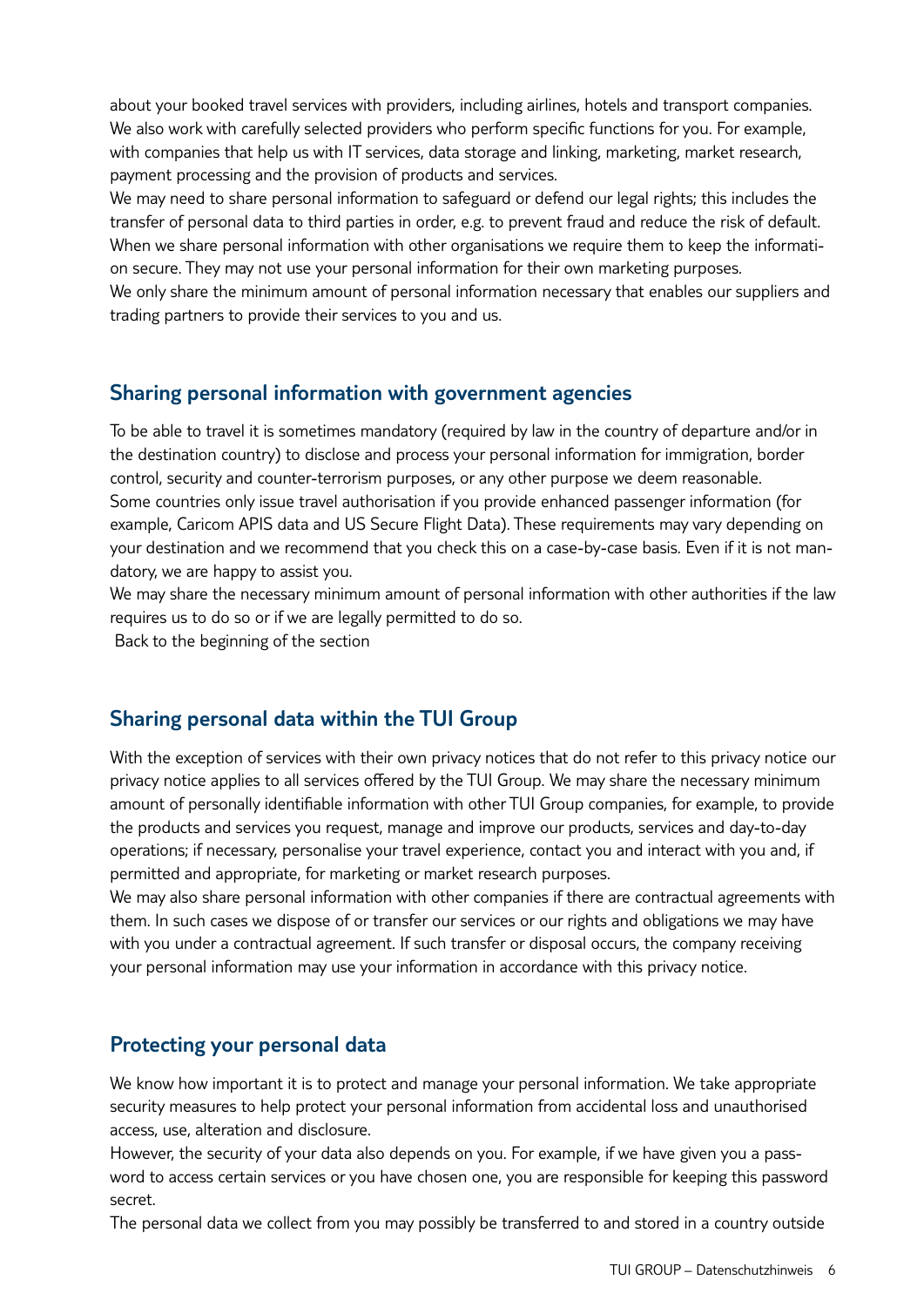the European Economic Area (EEA). Your personal data may also be processed by companies operating outside the EEA that work for us or one of our suppliers. We take appropriate precautions to ensure that your personal information is adequately protected and that it is treated in accordance with this privacy notice. As a rule these protections include corresponding contractual clauses, e.g. standard contractual clauses approved by the European Commission, as well as appropriate security measures. Back to the beginning of the section

# **Data storage**

We store your personal data only for as long as it is necessary for the purposes set out in this privacy notice and/or to comply with statutory retention requirements. After this period we will delete personal information in a secure manner. If data are needed after this period for analytical, historical or other legitimate business purposes, we will take appropriate measures to anonymise that data.

# **About cookies and similar technologies**

Cookies are small data files that allow a website to collect and store a range of data on your desktop, laptop or mobile device. Cookies help us provide important features and functionality on our websites and mobile apps, and we use them to improve your customer experience. Please also note our separate Cookie Notice. Link zum Cookie-Hinweis einfügen/Insert link to Cookie Notice

# **Links to other websites**

Our websites or mobile apps may contain links to websites of other organisations that have their own privacy notices. Please be sure to carefully read the terms of service and privacy notice before posting personal information to any other organisation's website, as we assume no responsibility or liability for the websites of other organisations.

# **Social media**

Our websites or mobile apps may feature social media such as Facebook, Twitter, Google+ or Pinterest, which have their own privacy notices and policies.



On our websites we use the following plugins: Facebook, Twitter and GooglePlus. If you do not want social networks to collect data about you through active plugins, you can choose to block third-party cookies in your browser settings. Then the browser does not send cookies to the server for embedded content from other providers. With this setting, however, in addition to the plugins other cross-page features may not work either.

If these plugins are activated, your browser establishes a direct connection with the servers of the respective social network as soon as you access a website that is part of our internet presence. The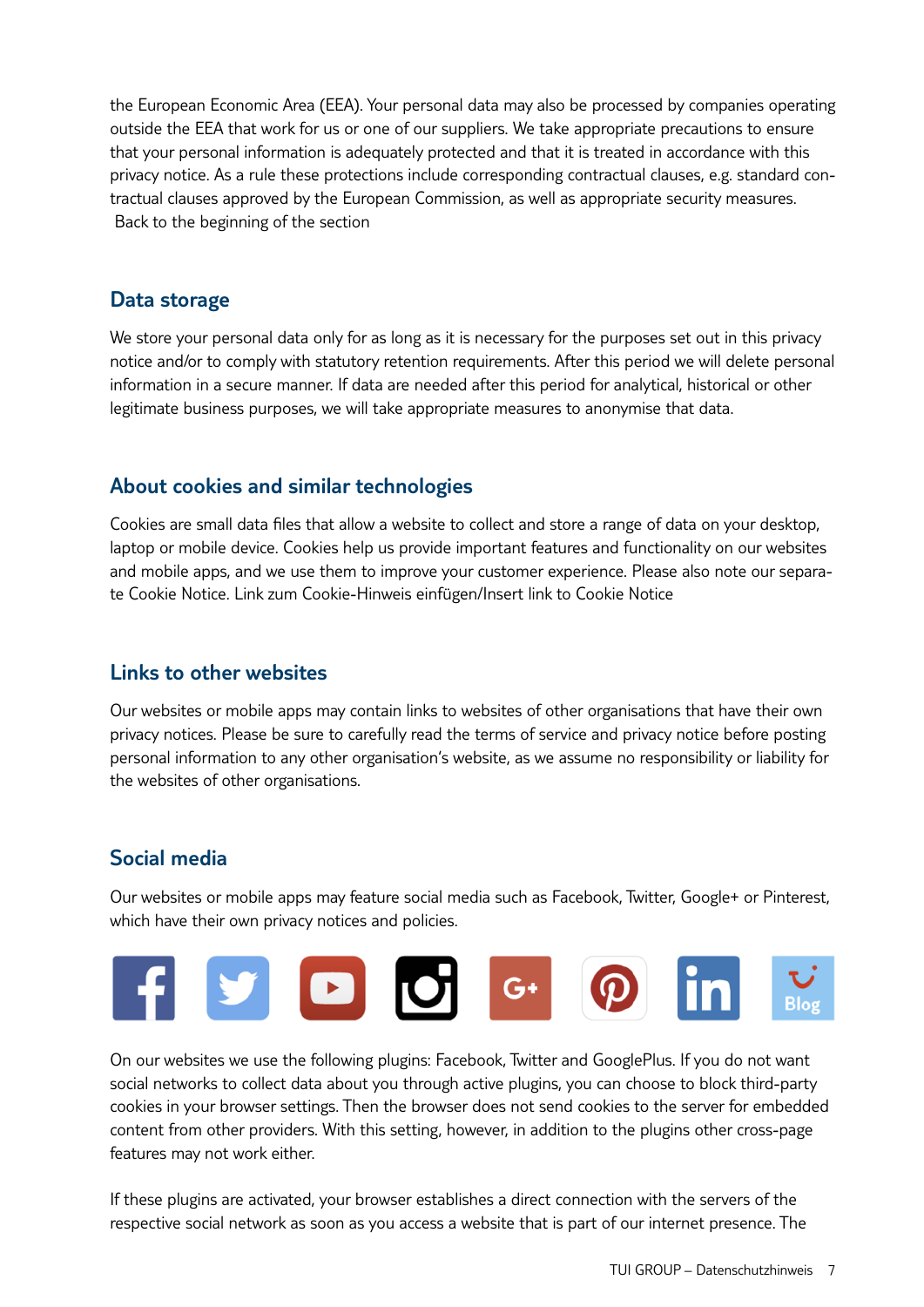content of the plugin is transmitted by the social network directly to your browser and incorporated by the browser into the webpage. The embedded plugins allow the social networks to receive the information that you have accessed the corresponding page of our website. If you are logged in to the social network, this can assign the visit to your account. If you interact with the plugin, for example, press the Facebook "Like" button or leave a comment, the corresponding information is transmitted directly from your browser to the social network and stored there. To find out more about the purpose and scope of the data collection and the further processing and use of the data by social networks as well as your related rights and settings options for the protection of your privacy, please refer to the privacy policies and notices of the respective networks or websites. The links can be found below.

Even if you are not logged in to the social networks, websites with active social plugins can send data to the networks. An active plugin sets a cookie with an identifier each time the web page is called up. Since your browser sends this cookie without being asked every time you connect to a network server, the network could in principle create a profile about the websites the user identified by the identifier has visited. It would be possible to associate this identifier with a person, for example, when later logging in to the social network.

# **Integration of Facebook social plugins**

Our website uses social plugins ("plugins") from the social network facebook.com, operated by Facebook Inc., 1601 S. California Ave, Palo Alto, CA 94304, USA ("Facebook"). To find out more about the purpose and scope of the data collection and the further processing and use of the data by Facebook as well as your related rights and settings options to protect your privacy, please refer to Facebook's privacy policy:

#### **http://www.facebook.com/policy.php.**

Incidentally, you can block Facebook social plugins with add-ons for your browser, such as Facebook Blocker.

# **Integration of Google Plus plugins**

Our website uses social plugins ("plugins") from the social network Google Plus, operated by Google Inc., 1600 Amphitheater Parkway, Mountain View, CA 94043, United States ("Google"). To find out more about the purpose and scope of the data collection and the further processing and use of the data by Google as well as your related rights and settings options to protect your privacy, please refer to Google's privacy policies: **http://www.google.com/intl/de/policies/privacy/.**

## **Integration of Twitter plugins**

Our website uses social plugins ("plugins") from the social network Twitter, operated by Twitter Inc., located at 795 Folsom St., Suite 600, San Francisco, CA 94107, USA ("Twitter"). To find out more about the purpose and scope of the data collection and the further processing and use of the data by Twitter as well as your related rights and settings options to protect your privacy, please refer to Twitter's privacy policy:

**https://twitter.com/privacy.**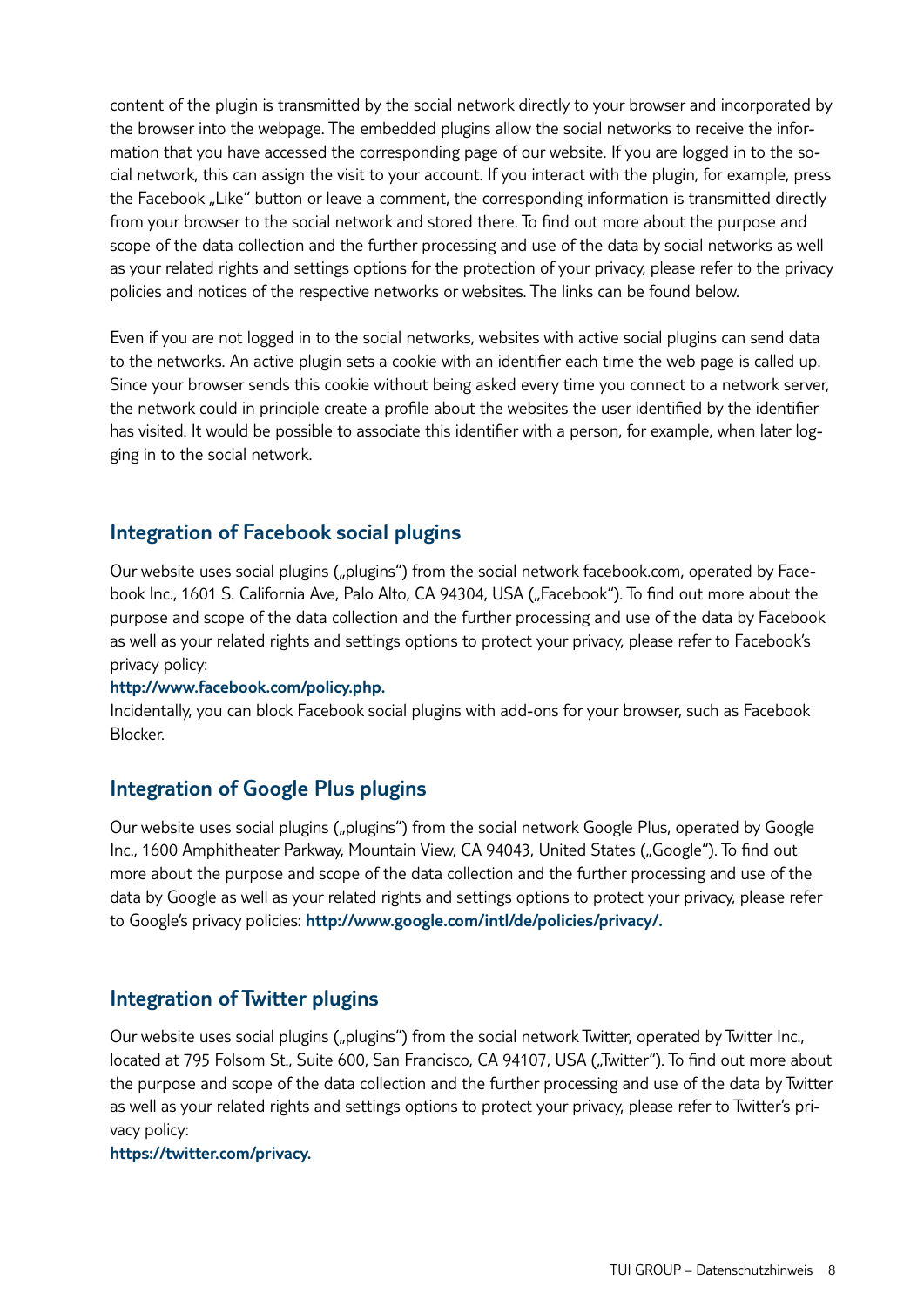# **Integration of Pinterest plugins**

Our website also uses plugins from Pinterest Inc., 635 High Street, Palo Alto, CA, 94301, USA ("Pinterest"). The Pinterest Plugin can be recognised by the "Pin it Button" on our page. If you click on the Pinterest "Pin it button" while logged in to your Pinterest account, you can link the contents of our pages to your Pinterest profile. This allows Pinterest to associate your visit to our pages with your user account. We wish to point out that we are not aware of the content of the transmitted data and their use by Pinterest. For more information, see Pinterest's privacy policy: **http://about.pinterest.com/de/privacy.** 

# **Integration of Instagram plugins**

Our website also uses plugins from the social network Instagram Inc., 1601 Willow Road, Menlo Park, CA, 94025, USA ("Instagram"). You can identify the Instagram plugin by the Instagram Button on our page.

If you click on the Instagram Button while logged in to your Instagram account, you can link the contents of our pages to your Instagram profile. This allows Instagram to associate your visit to our pages with your user account. We wish to point out that we are not aware of the content of the transmitted data and their use by Pinterest. For more information, see Instagram's privacy policy: **http://instagram.com/about/legal/privacy/**

# **Retrieving and updating your personal information; complaints**

You have the right to request a copy of the personal information we hold about you, although you may also be able to view and update the information associated with your customer account and your booking online. You can of course still write to us and ask for a copy of other personal information stored about you.

Please include details that help us to identify and locate your personal information. If we can provide data access, we will do so for free, unless further copies are requested. In this case, we may charge a reasonable fee based on administrative costs.

We want to make sure that the personal information we store about you is accurate and up-to-date. If any information we hold about you is incorrect, please let us know.

You may also have your personal information corrected or deleted, object to the processing of your personal information and, as far as technically feasible, request that personally identifiable information that you submit to us be shared with another organisation.

We will update or delete your information unless we have to keep it for legitimate business or legal purposes.

You can also contact us if you would like to complain about how we collect, store and use your personal information. It is our goal to provide the best possible solution to your complaints. However, if you are not satisfied with our answer, you can also contact your local data protection office or commissioner. The example given here is of the data protection commissioner for the state of Lower Saxony in Germany: **https://www.lfd.niedersachsen.de/startseite/.**

Please note that we may ask you to confirm your identity before we process your request or complaint. We may also ask you for more information to help us ensure that you have the right to make this request or complaint to us when you contact us on behalf of someone else.

For questions, requests or comments on data protection, please contact the Data Protection Officer at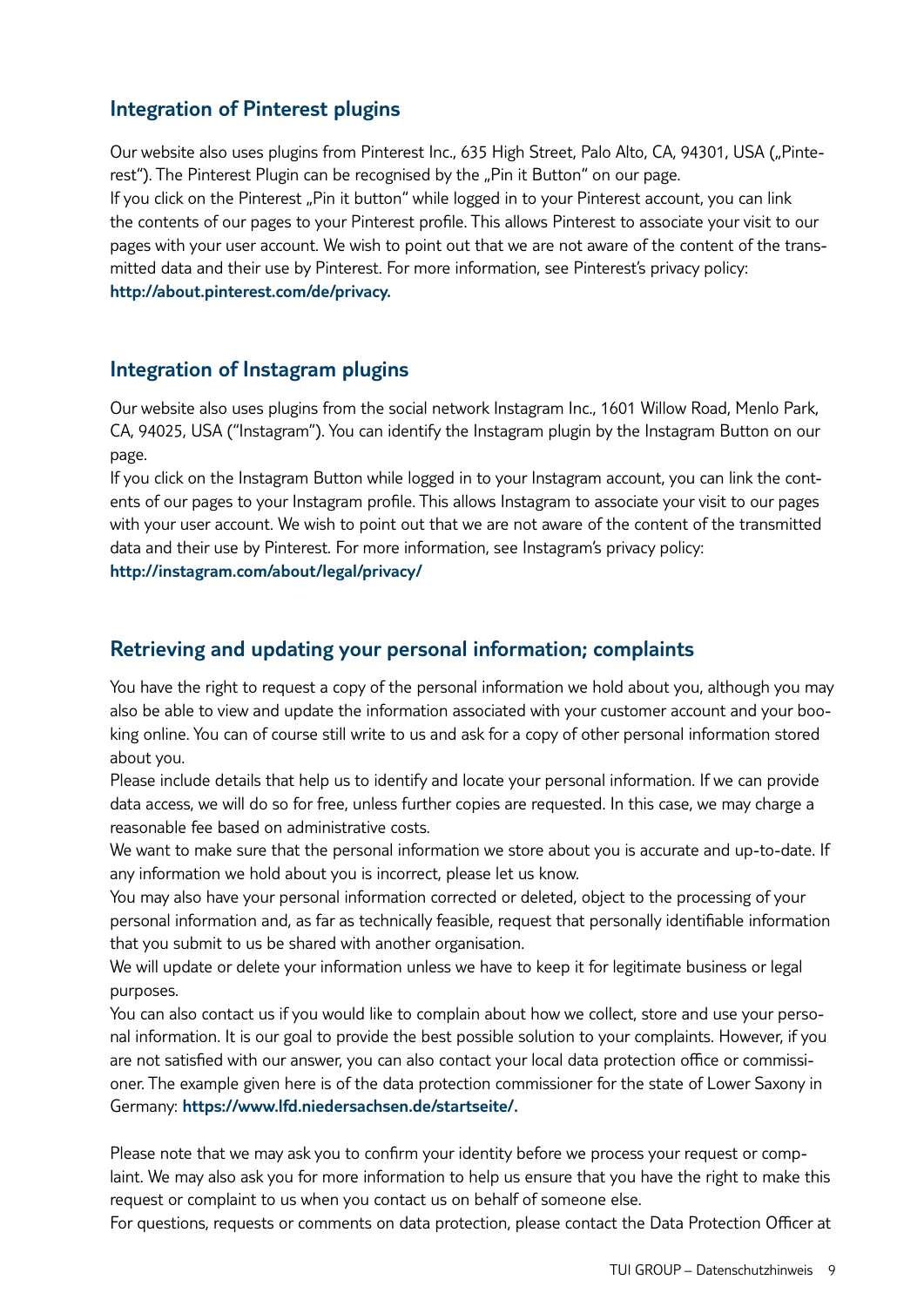TUI Deutschland GmbH by email: **Datenschutz@tui.de.**

# **Legal basis for processing personal data**

We collect and use your personal information only if at least one of the following conditions is met:

• We have your consent

#### **Example: customer account**

You give us permission to process your personal information when you sign up for a customer account.

• It is necessary to take certain actions to contact you or, at your request, before entering into a contract

#### **Example: providing the products and services you want**

We have to process your personal information to be able to manage your customer account or booking, offer you the products and services you wish to purchase, and assist you with orders or refunds.

• It is necessary to comply with a legal obligation

#### **Example: sharing personal data with authorities**

In order for you to travel it may be compulsory (required by law in the country of departure and/ or in the destination country) to disclose and process your personal information for immigration, border control, security, counter-terrorism or other purposes deemed reasonable by the authorities.

• It is necessary to protect your vital interests or those of another person

#### **Example: in an emergency**

Your insurance company, its agents and medical personnel may exchange relevant personal information and special types of personal information with us. This is the case if we or those kinds of person mentioned above act on your behalf, in the interests of other customers or in an emergency.

Processing is in the public interest or exercised on behalf of an authorised public office

#### **Example: security measures**

We may use personal information to implement security measures or respond to disruptions or other similar occurrences, including those of a medical and insurance nature.

• It is in our or a third party's legitimate interests unless your own interests or rights outweigh

#### **Example: personalise your travel experience**

We may use your personal information to better understand your interests so that we can try to predict what other products, services and information you might be most interested in. This allows us to tailor our communications to make them more relevant to you.

If we need to process special categories of personal information, such as medical records for medical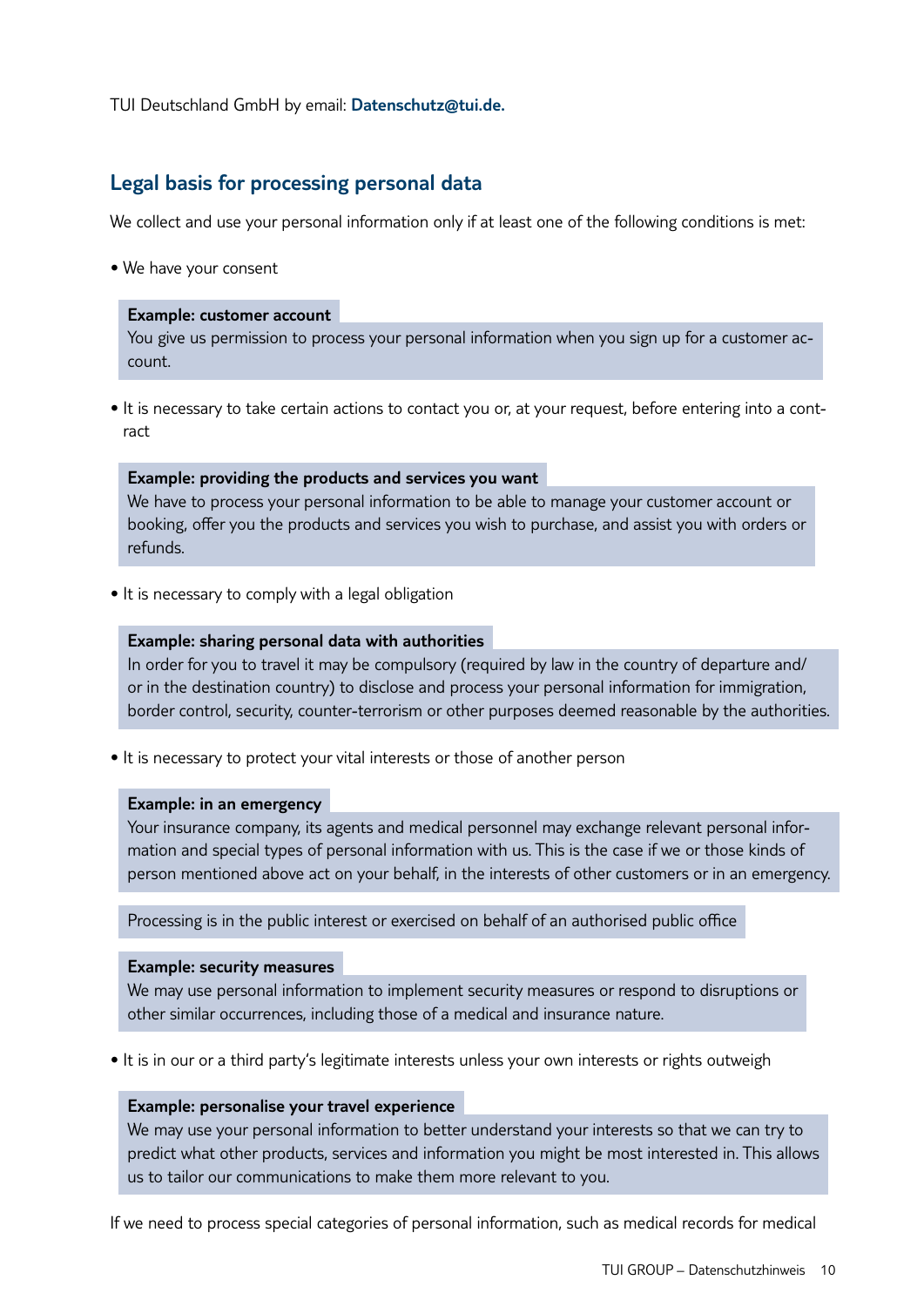reasons, this will only happen if one or more additional requirements are met, i.e. we have your explicit consent; it is necessary to protect your vital interests or those of another person and you are physically or legally unable to give consent; it is necessary to substantiate, assert or defend legal claims; it is necessary for reasons of considerable public interest.

# **Changes to our privacy notice**

This Privacy Notice supersedes all previous versions. We may change the notice at any time, so please check regularly on our website(s) for any updates. If the changes are substantial, we will provide clearly identifiable notification on our website(s). In addition, if we deem it appropriate, we will send you an electronic notification of changes to our Privacy Notice.

**Last update:** May 2018

# **Key terms**

**Responsible party:** The responsible party determines the purpose and the way personal data are used.

**European Economic Area (EEA):** EU member states plus Norway, Iceland and Liechtenstein.

**Online advertising:** Marketing messages that you can see on the internet.

**Specific categories of personal data: Specific categories of personal data:** These are categories of personal data that indicate ethnic origin, political opinions, religious or philosophical beliefs or trade union affiliation; genetic data, biometric data for the purpose of unambiguous identification of a natural person; medical data as well as data on the sexual life or sexual orientation of a natural person.

**Caricom APIS data:** Some or all of the Caricom states have entered into an agreement with the United States to allow extended passenger data required by and provided by Caricom States for border security purposes to be transferred to and processed by the US Department of Homeland Security on behalf of these Caricom States. For more information please visit the **Caricom website.**

**US Secure Flight Data:** The Transportation Security Authority (TSA) requires you to provide your full name, date of birth, and gender for the purpose of processing passenger lists. You can also specify your redress number, if any. If this information is not provided, you may be denied carriage or authorisation to enter the boarding area. The TSA may share the information you provide with law enforcement or intelligence agencies or with others in accordance with its published notification system. Visit the **TSA website** for more information.

# **Integration of the Trusted Shops Trustbadge**

The Trusted Shops Trustbadge is integrated on this website to display our Trusted Shops seal of approval and any collected reviews as well as to offer Trusted Shops products for buyers after an order has been placed.

In the context of weighing up interests this integration serves to safeguard our legitimate interests